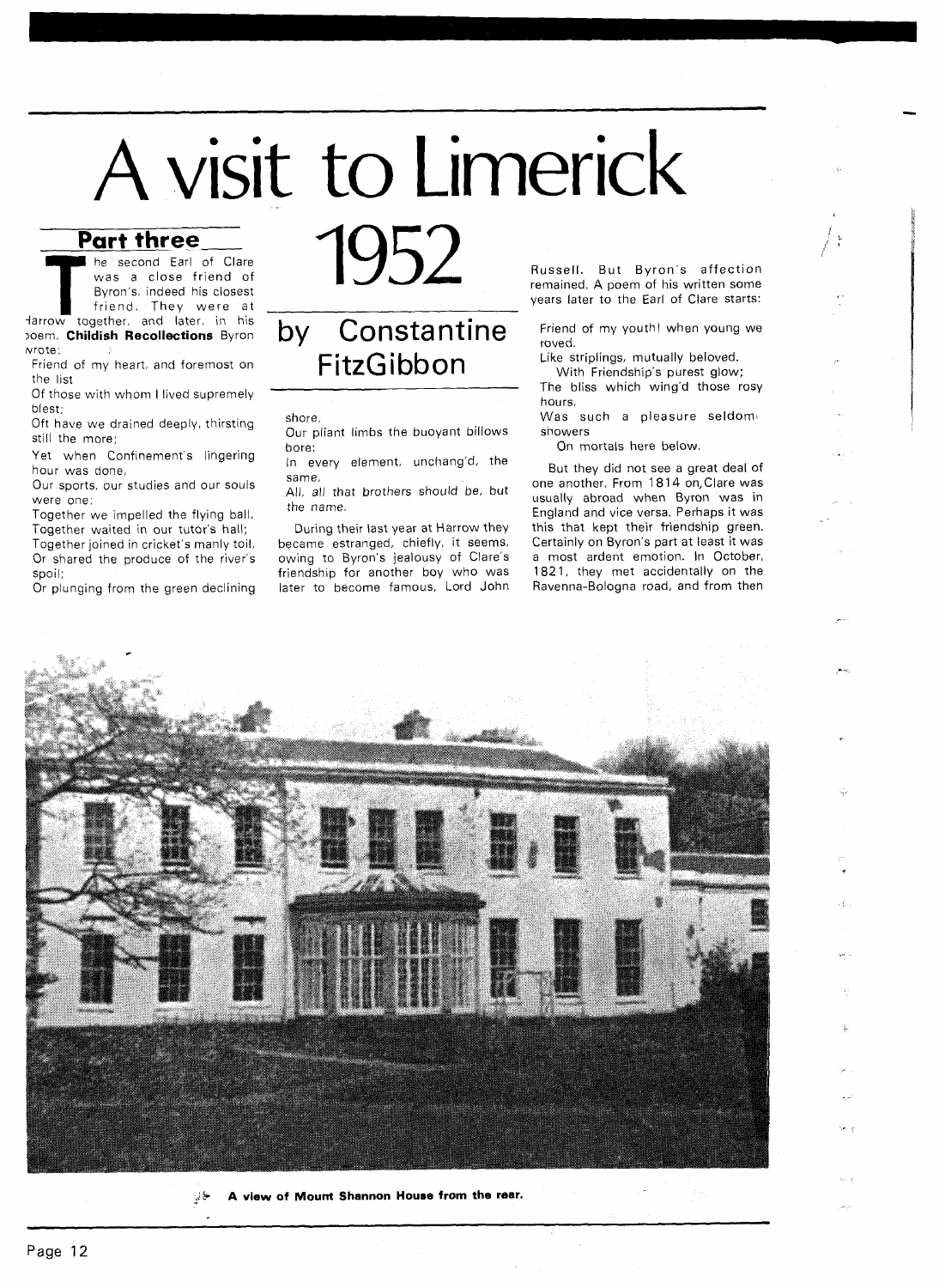

### **Edward Street in the 1950s.**

on until his death Byron seems to have clung almost pathetically to that emotion, though apart from a couple more meetings during this and the next month they did not see one another again. In his letters and jottings Byron said: 'As to friendship, it is a propensity in which my genius is very limited. I do not know the **male** human being except Lord Clare, the friend of my infancy, for whom I feel anything that deserves the name. All my others are men-of-the-world friendships'. 'My earliest and dearest friend', he describes him, and adds: 'l have always loved him better than any **male** thing in the world'. Finally, in a letter written at Missolonghi on March 31 st, 1824, that is to say some three weeks before his death, he wrote to Clare: 'l hope you do not forget that I always regard you as my dearest friend and love you as when we were Harrow boys together'. Then, in less emotional vein, he goes on to discuss the scandal of Clare's younger brother, Richard, and Mrs. Moore, a subject, one feels, after his own heart. though it must have seemed very remote, far away in Missolonghi. He says:

I was sorry to hear that Dick had exported a married woman from Ireland, not only on account of morals but monies. I trust the jury will be considerate. I thought that Richard

,.l

looked sentimental when I saw him at Genoa, but little expected what he was to land in. Pray who **is** the lady? The papers merely inform us by dint of asterisks that she is somebody's wife and has children, and that Dick (as usual) was the intimate friend of the confiding husband. It is to be hoped that the jury will be bachelors.

Pray take care of yourself, Clare, my dear, for in some of your letters I had a glimpse of a similar intrigue of yours. Have a care of an **eclat.** Your Irish juries lay it on heavy; and then besides you would be fixed for life with a **second-hand espouse**  whereas I wish to see you lead a virgin heiress from Saville Row to Mount Shannon.

He closes this pleasant letter by remarking casually that the Turkish fleet has been sighted.

Now the story I heard in Limerick was as follows. Byron and Clare met on the road in some part of the Ottoman Empire. They drank a few bottles of wine together. Later they bribed a servant of the local Pasha or Bashaw and managed to gain entrance to that potentate's harem, and ambition, no doubt, of many a Harrovian. So far so good, but they were surprised by the Bashaw's retainers. Byron, despite his bad foot, got away. Perhaps he was the soberer of the two, or perhaps he was less involved. At any rate, Clare was caught and given the invidious choice of losing his masculinity or his life. He chose the lesser of the two evils and in due course the title passed to his brother Dick.

So far as Byron is concerned, this story is obviously, completely fictitious. Apart from anything else, if Byron ever had made his way into a harem this would surely have replaced his Hellespont swim as a favourite topic of conversation. It is, of course, just possible that Clare became involved in some such deplorable incident with another companion, but on the face of it it seems highly unlikely. The story is one that was much in the air at this time and during the preceding century, with various central characters. Still, it might not be pure Limerick mythopoesis.

Be that as it may. he did marry an heiress, who was presumably a virgin, but he would have done better to ignore Byron's advice; his wife deserted him in 1829 after only a short spell of marriage. When this happened Lady Granville remarked, rather unkindly I think: 'How amiable of Lord Clare to be sorry, if he is! I should be so pleased never to see her again'. She probably never did. Lady Clare endowed a convent on the Isle of Wight where she died half a century later.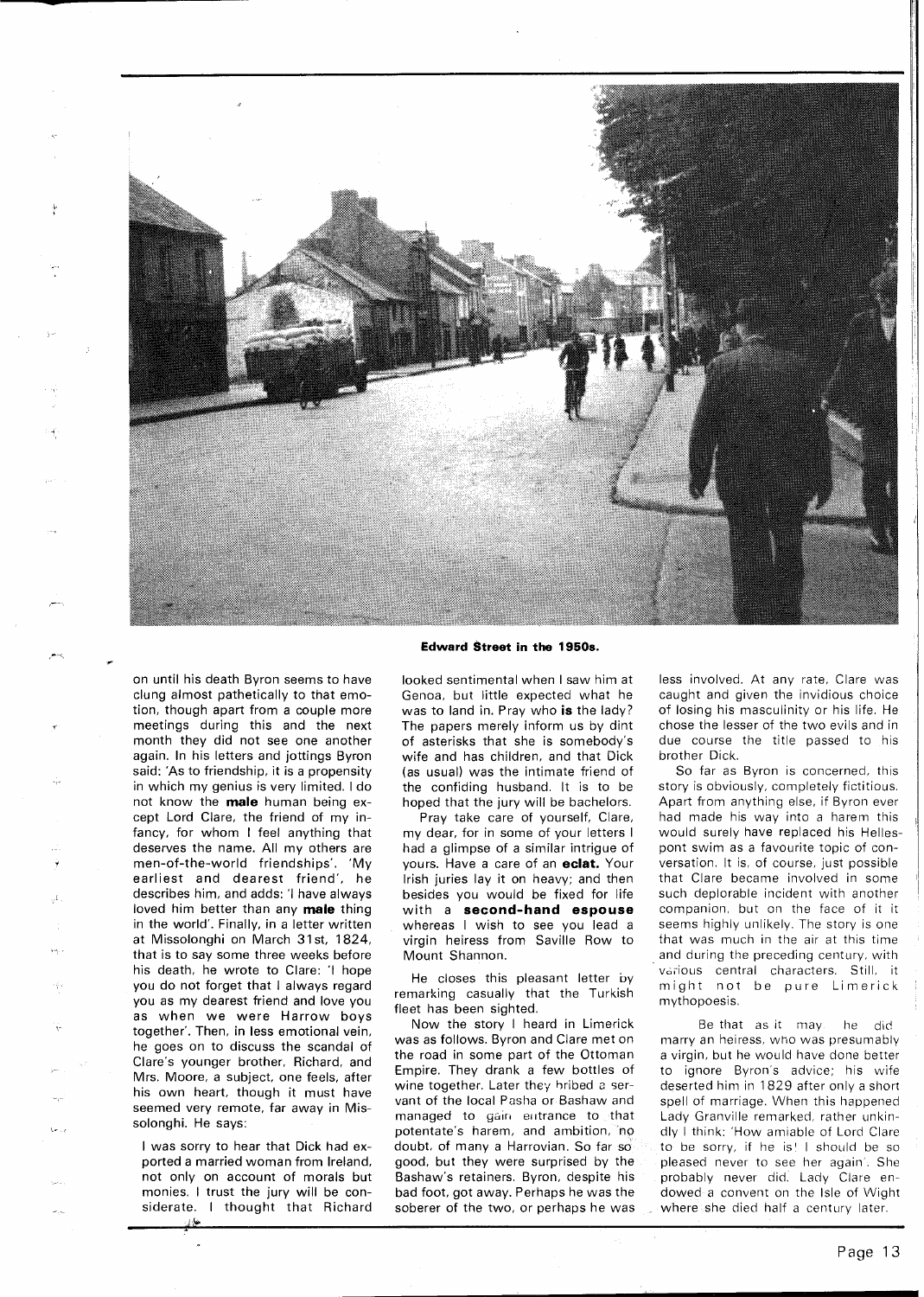And that is almost all I know about him. except for what I could deduce from the catalogue of the library which Lady Louisa sold at Sotheby's in 1866. Among the books that then went under the hammer were a number of those items which the dealers describe as 'curious', all, I am glad to say, in a learned tongue. I imagine that these had been acquired by Byron's friend. More Harrovian day-dreams, perhaps ...

In any case I suppose it was he who first began making really serious inroads on the family finances. He travelled extensively and, like so many of his contemporaries, where he went he bought. Waggon loads of majolica and busts and bronzes and pictures and furniture and rare books and stuffs in due course arrived at Mount Shannon. Besides, one does not associate with people like Byron without spending considerable sums of money.

The old man told me the Bashaw story later. Meanwhile, at the hotel, his conversation was chiefly about Lady Louisa and her extravagance, a tale with which I was beginning to be slighly bored. 'Millions she spent', he said, with that typical exaggeration whenever money is mentioned: 'Millions! She spent more money in twenty years than Queen Victoria in her whole lifetime'. Which may well be true so far as personal expenditure went, for among all the nasty qualities that havg truly or falsely been attributed to the great queen, extravagance was certainly not one. Though how this old man should think he knew about the queen's expenditure I cannot say. He did, however, know that the young Queen Victoria was supposed to have spent a few days at Mount Shannon during her,first visit to Ireland, but that her advisers persuaded her not to do so in view of the execration in which the memory of the first Lord Clare was held. This was perhaps a relief to the old Harrovian.

The old man was determined that he should show me over Mount Shannon and though I felt that I had seen everything worth seeing in and about that ruin, we drove out there together. Passing Lisnagry he pointed out the blacksmith's forge and told me a story about the blacksmith's grandfather and the second Earl.

'That's one family that will always bless your name', he told me.

In 1830, wifeless once again, Lord Clare became Governor of Bombay. where he remained for four years. Those were the days when convicts were still transported and there were many at Bombay, working on the construction of a pier. One day the governor, going down to inspect the progress of the work, saw a face he recognized.

'Aren't you a Castleconnell man?' he asked.

'I'm from Lisnagry, your honour, and

many's the time I've shoed a horse for your honour'.

'How long have you been out here?' 'Five years, your honour, and please your honour, I'd like to go back home'.

'I dare say. So, in a way, would I. What were you transported for?'

'Murder, your honour. I'd had a drop of drink taken and as it happened I murdered a man'.

The governor knew the blacksmith's character and decided that five years in this hellish climate was quite enough punishment for an accident that might befall anyone. He arranged that the sentence be communted and the man sent home. Such acts of kindness were no doubt easier in those days than they are today.

The story, needless to say, very soon got about among the other convicts and in due course one of them asked for and obtained an interview with the governor. It seems that he was an even closer neighbour of the governor's than the blacksmith, being actually a Castleconnell man. He had been in Bombay for seven years and he too would like to go home. The governor listened sympathetically.

'And why are you out here?'

'Oh nothing as bad as murder, your honour. Theft. What they call petty pilfering'.

'I'm sorry,' said the governor. 'If it had been the other I might have sent you home. Few men are likely to comhe added by way of explanation.Nowall that was left was one of those complicated, convoluted evergreens that they call monkey-puzzles. The rest, which must have been an interesting and perhaps valuable collection, had been chopped down indiscriminately for the timber they contained. We entered the farm track and the old man/ pointed out the cottage where he had been born. When we reached the ruined courtyard I asked for the farmer, but somewhat to my relief he was not there today. His wife said we might walk about the place.

Slowly we wandered, the old man stopping and clutching my sleeve when he remembered something that he wished to tell me. Often, he said, he would come here alone on a Sunday and spend the whole day by himself. He loved the place, he said, and I had no reason to disbelieve him. And yet there was one thing about the place he did not love, that he even despised as queer and barbaric.

After standing empty for some years ... the estate was bought, about fifty years ago, by a rich Irish-American gentleman called Nevin. I suppose he was disliked because he was a stranger. Certainly an offer which he made to repave part of the Limerick streets at his own expense - an offer that seems handsome enough on the face of it - was turned down, rather rudely I gather. The old man's dislike of



### **A 1950s picture of the Crescent.**

mit more than one murder in a lifetime. But theft is something else again. We don't want a lot of thieves running about in Castleconnell'.

An unfashionable point of view but a defensible one. At least the blacksmith never did commit another murder and his grandson still follows the same trade in the same smithy.

We drove on past the long, crumbling wall, and the old man grew increasingly excited.

'Thousands of trees from all over the world there used to be. Foreign trees,'

these long-vanished people was intense. They had not given the employment that there had been in Lady Louisa's time. (I imagine that the lady - 'she spent five times her own weight in gold' - had a job for any local man who wanted one, and for all his family as well. She employed forty gardeners here, according to the farmer, and according to the old man two hundred). But that was not the real reason for his contempt. He led me around to the back, to a big mound of earth in which, beneath the level of the ground, was

**I**